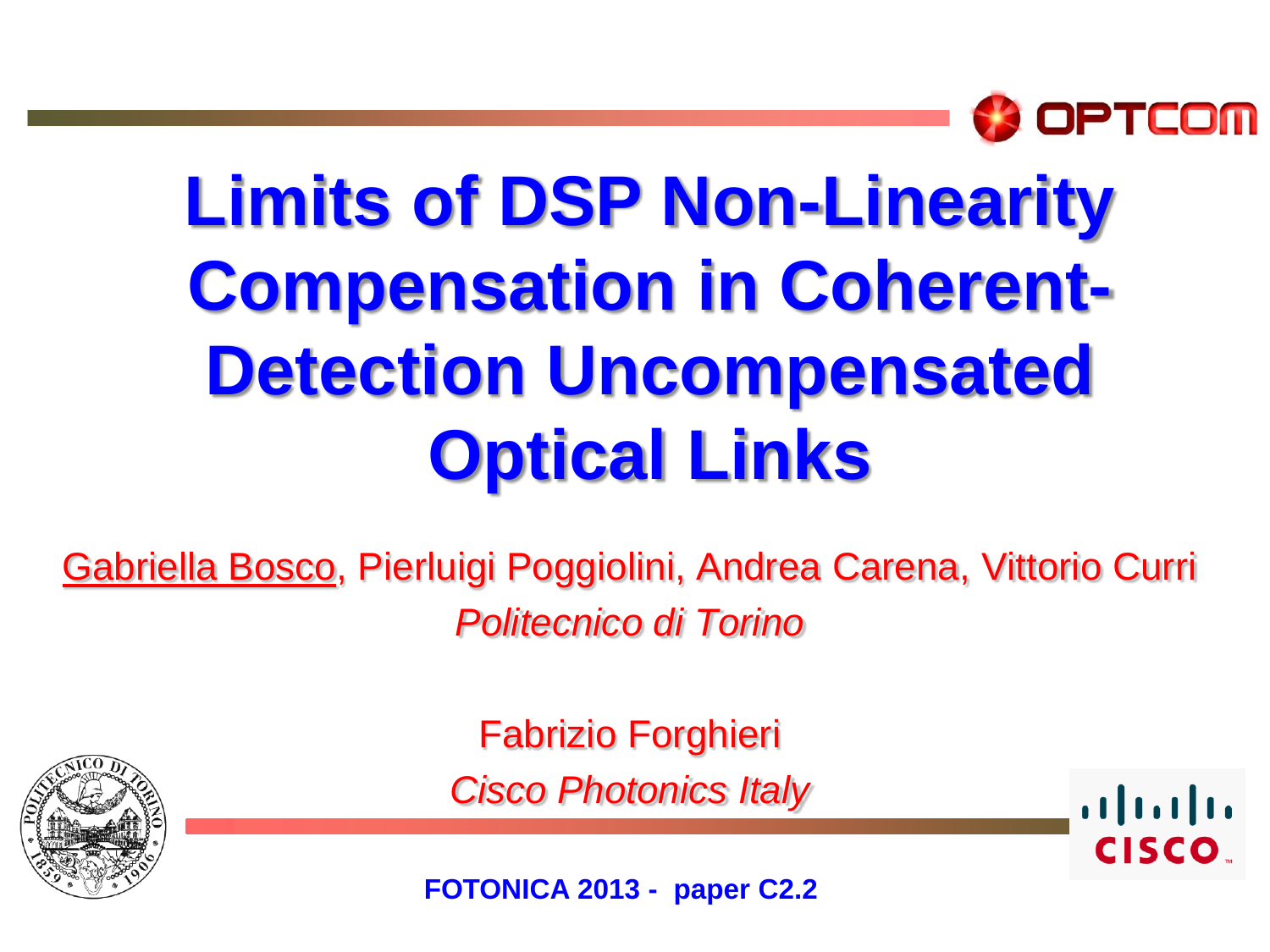

### **Motivations**

PTCOM

- $\triangleright$  Coherent detection  $\rightarrow$  almost total compensation of linear impairments with reasonable complexity through Rx DSP
- ▶ Main limitation to system reach: fiber nonlinearity
	- $\rightarrow$  Electronic compensation of non-linear effects

#### **Single-wavelength**

(frequency range equal to the bandwidth of a single channel)

- Moderate complexity
- Good performance in singlechannel transmission
- Low gain in WDM scenarios

#### **WDM**

(larger non-linearity compensation bandwidth  $B_{NLC}$ )

- High complexity
- Potentially good performance also in WDM scenarios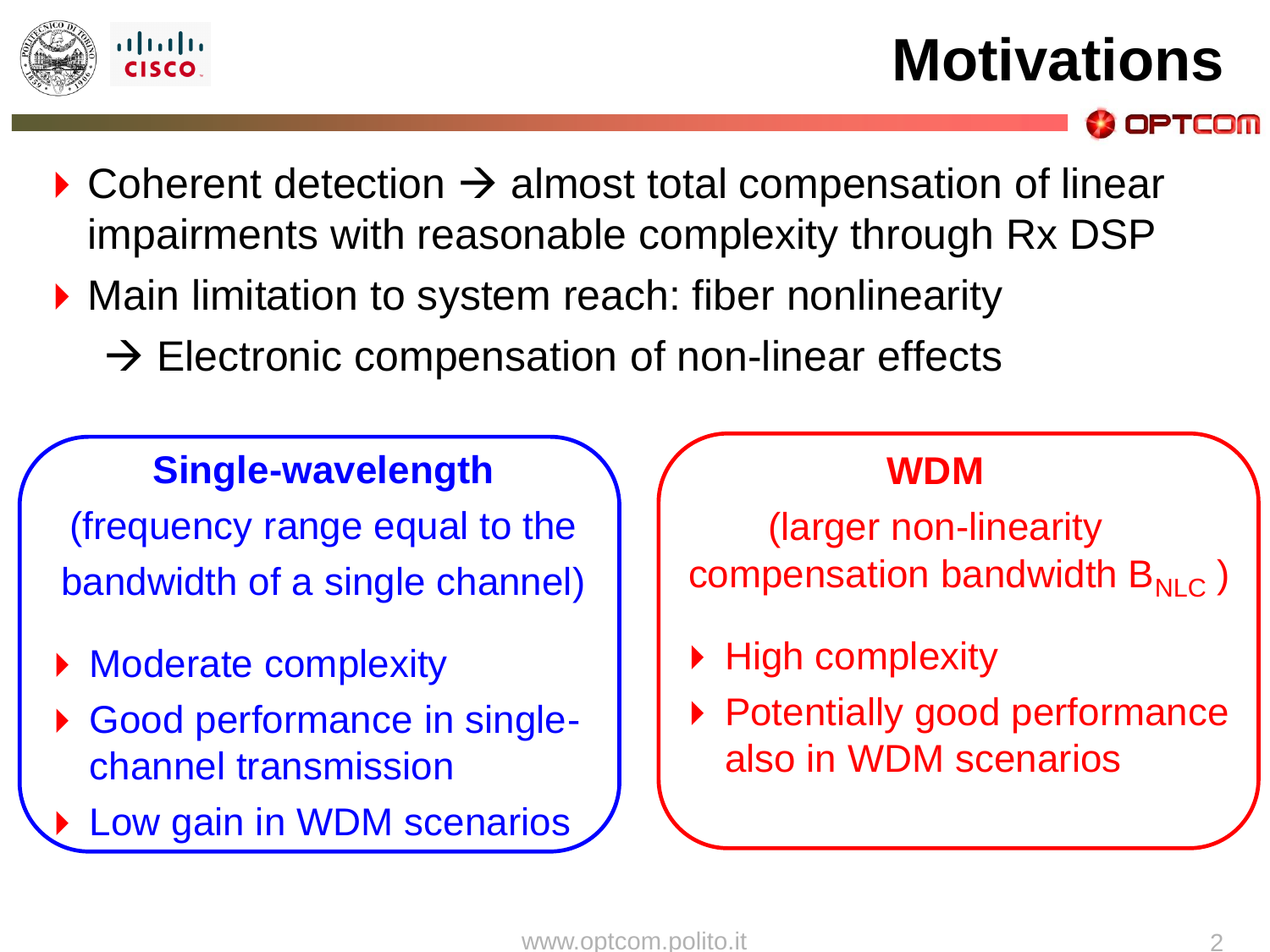

**Motivations**

OPTCOM

#### **GOAL**:

To assess the ultimate limitations of electronic compensation of non-linear effects in a WDM scenario

### **TOOL:**

Analytical model for nonlinear propagation in uncompensated optical systems with coherent detection

*(P. Poggiolini, "The GN Model of Non-Linear Propagation in Uncompensated Coherent Optical Systems," J. Lightw. Technol., vol. 30, no.24, pp.3857-3879, Dec. 2012.)*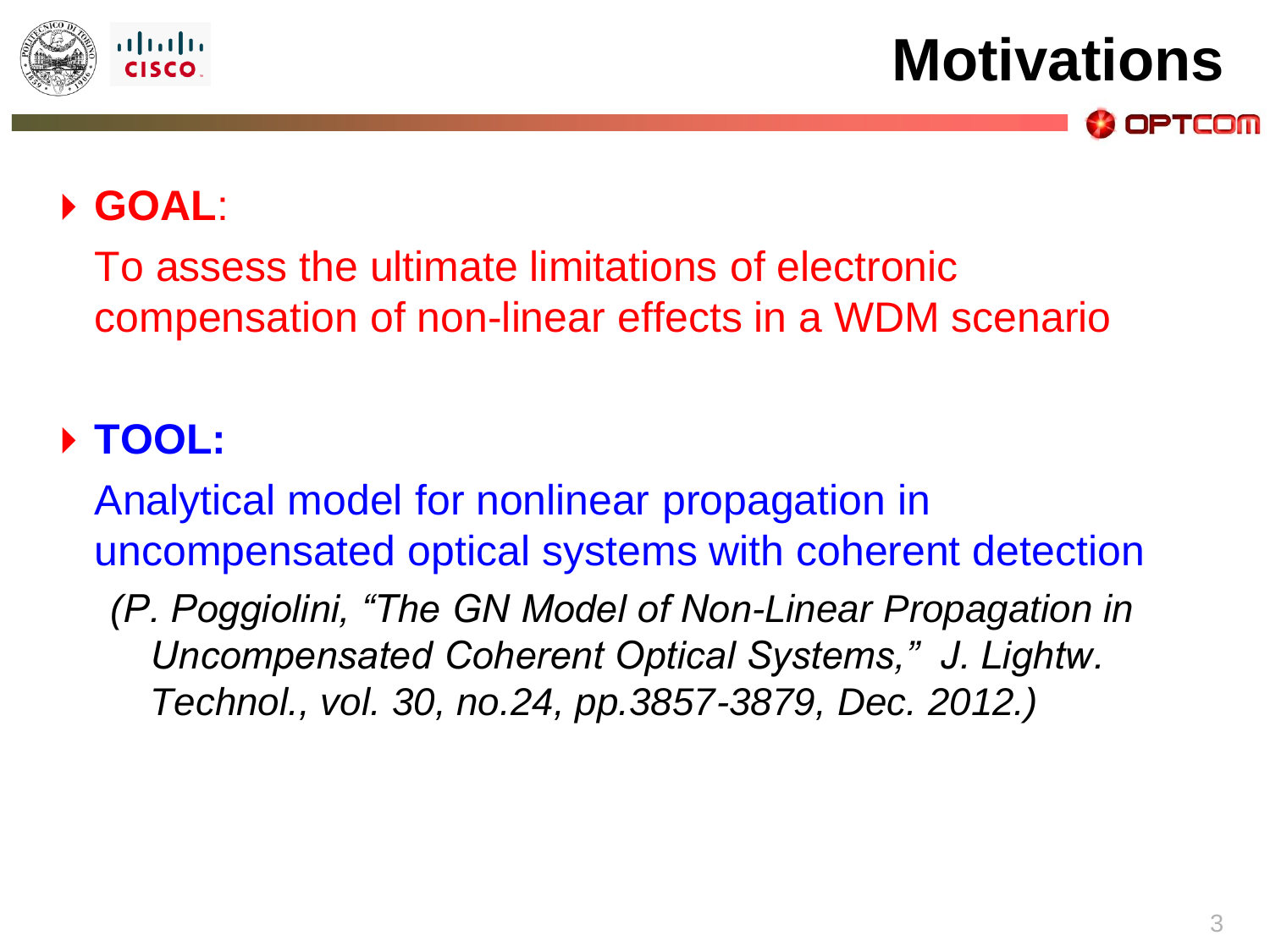

## **Analytical model**

**OPTCOM** 

▶ The model is based on the hypothesis that the NLI can be modeled as additive Gaussian noise  $\rightarrow$  the system BER can be directly derived from the equivalent non-linear OSNR:

$$
OSNR_{eq} = \frac{P_{Tx}}{P_{ASE} + P_{NLI}}
$$

$$
P_{ASE} = N_{span}(A_{span}F h v)B_n
$$

$$
P_{NLI} \cong N_{span}(\eta_{NLI} P_{Tx}^3)B_n
$$

- $\triangleright$  P<sub>Tx</sub> is the launch power per channel
- $P_{ASE}$  is the power of ASE noise introduced by optical amplifiers
- $\triangleright$   $P_{N+1}$  is the power of nonlinear interference accumulated along the link
- $N_{\text{span}}$  is the number of fiber spans and  $A_{\text{span}}$  is the total span loss
- F is the optical amplifier noise figure
- h is Planck's constant and v is the operation frequency
- $\triangleright$  B<sub>n</sub> is the equivalent noise bandwidth over which the OSNR is evaluated www.optcom.polito.it 4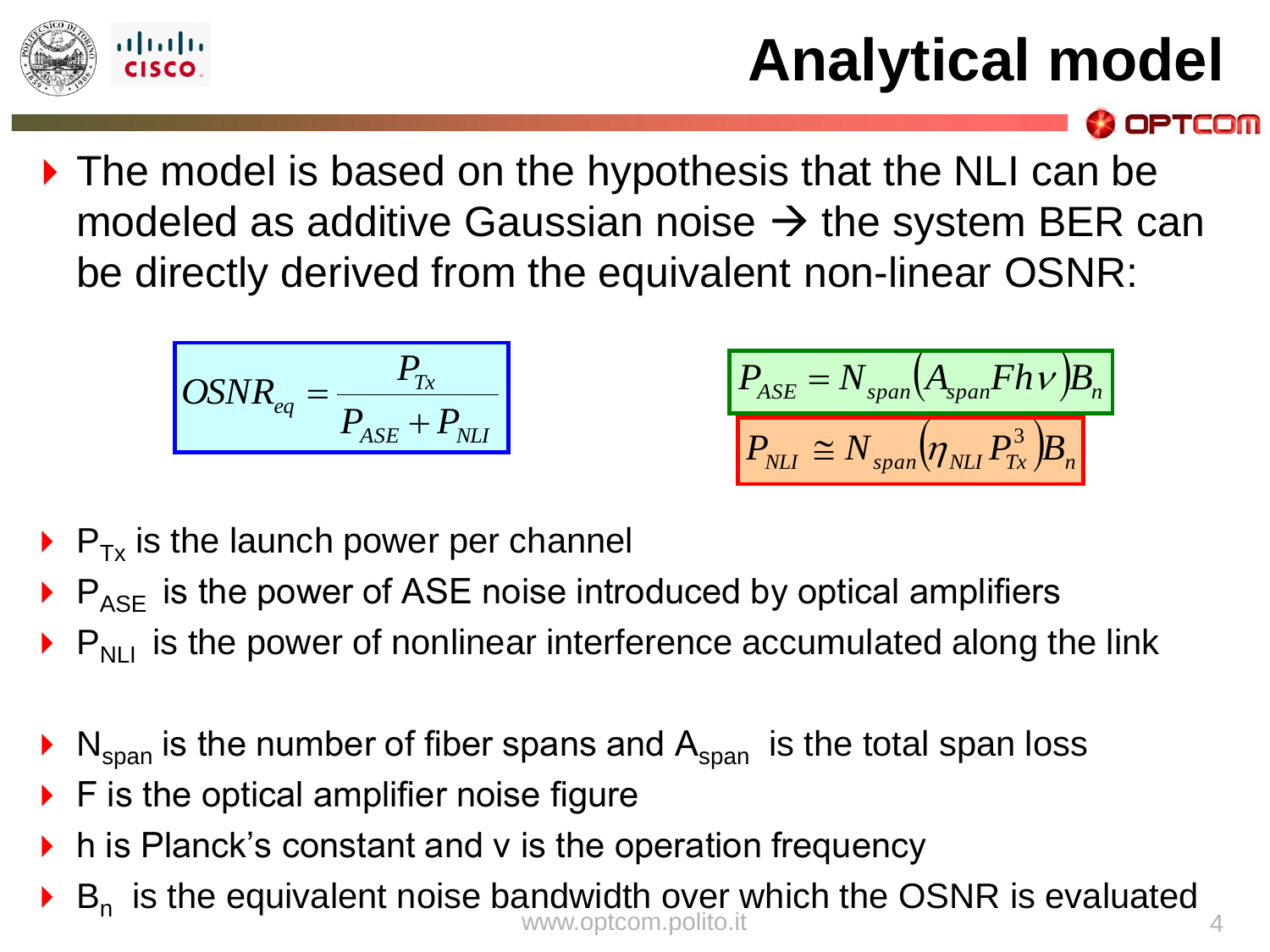#### atnatn **An analytical expression for**  $\eta_{\text{N}}$ PTCOM

- $\triangleright$   $n_{\text{N}}$  is a non-linearity coefficient which depends on fiber characteristics, number of channels and frequency spacing
- ▶ At the Nyquist limit *f*  $B$ <sup>*WDM*</sup>

the power of the non-linear interference (and consequently the value of  $\eta_{\text{NIL}}$ ) can be analytically evaluated:

$$
\eta_{NL} \approx \left(\frac{2}{3}\right)^3 \gamma^2 L_{eff} \frac{\ln \left(\pi^2 |\beta_2| L_{eff} B_{WDM}^2\right)}{\pi |\beta_2| R_s^3}
$$

$$
B_{WDM} = N_{ch} \Delta f \qquad L_{eff} = \frac{1 - e^{-2\alpha L_s}}{2\alpha}
$$

- $\beta_2$  = dispersion coefficient
- $\rightarrow$   $\gamma$  = non-linearity coeff.
- $\blacktriangleright$   $L_{\text{eff}}$  = fiber effective length
- $\alpha$  = loss coefficient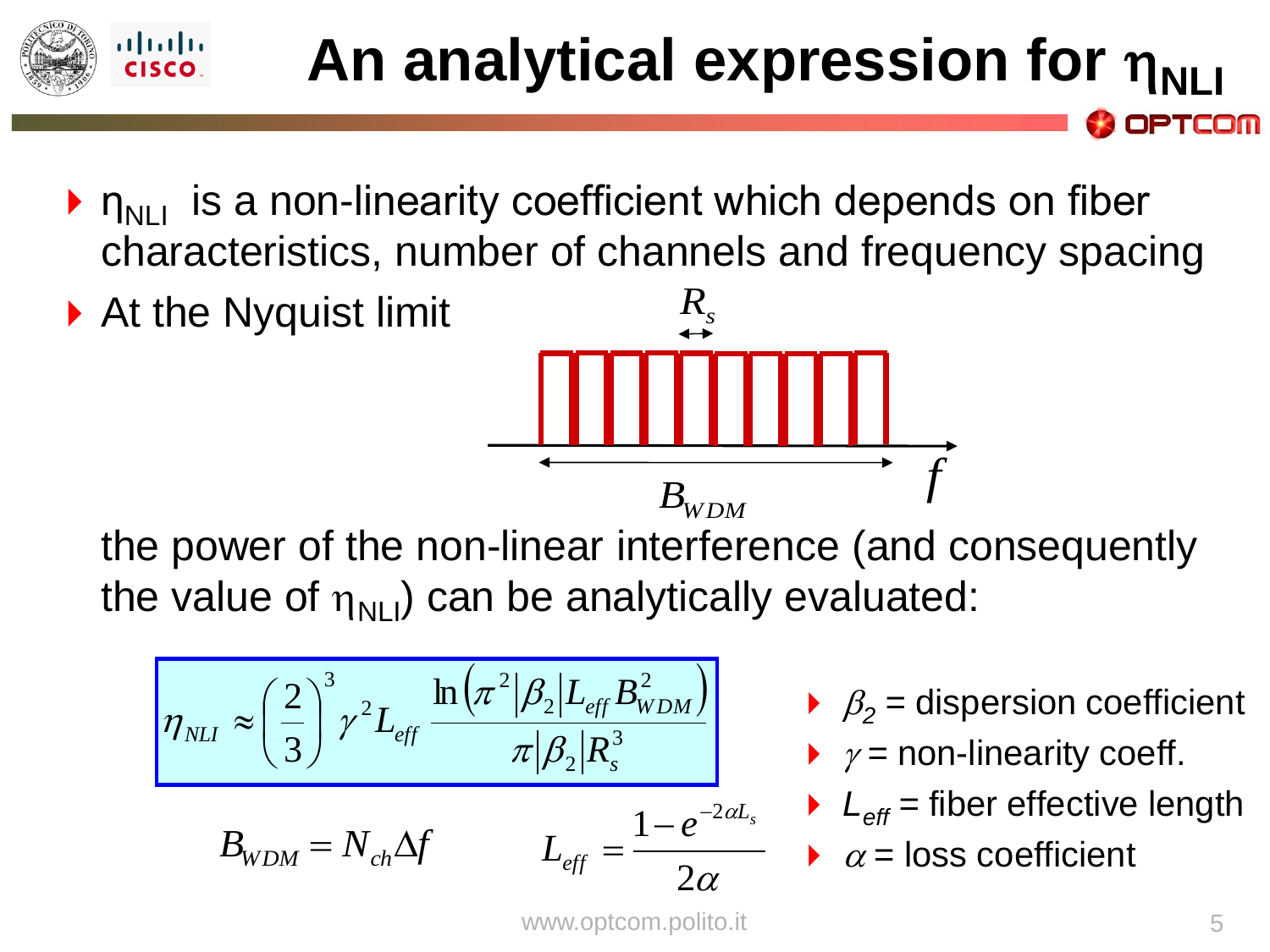

### **System set-up**

OPTCOM

WDM system based on 32-Gbaud sub-channels (the following analysis is independent of the modulation format)

Fiber parameters (PSCF):

- $L_{\text{span}}$ = 100 km
- $\triangleright$  D = 21.5 ps/nm/km
- $\alpha$  = 0.18 dB/km
- $\gamma = 0.9$  1/W/km

EDFA-only amplification  $\blacktriangleright$  F=5 dB

Three different setups have been analyzed:

- $\triangleright$  standard spacing  $\Delta f = 50$  GHz
- **If** tight Nyquist spacing equal to symbol rate, i.e. 32 GHz
- $\blacktriangleright$  intermediate spacing  $\Delta f = 40$  GHz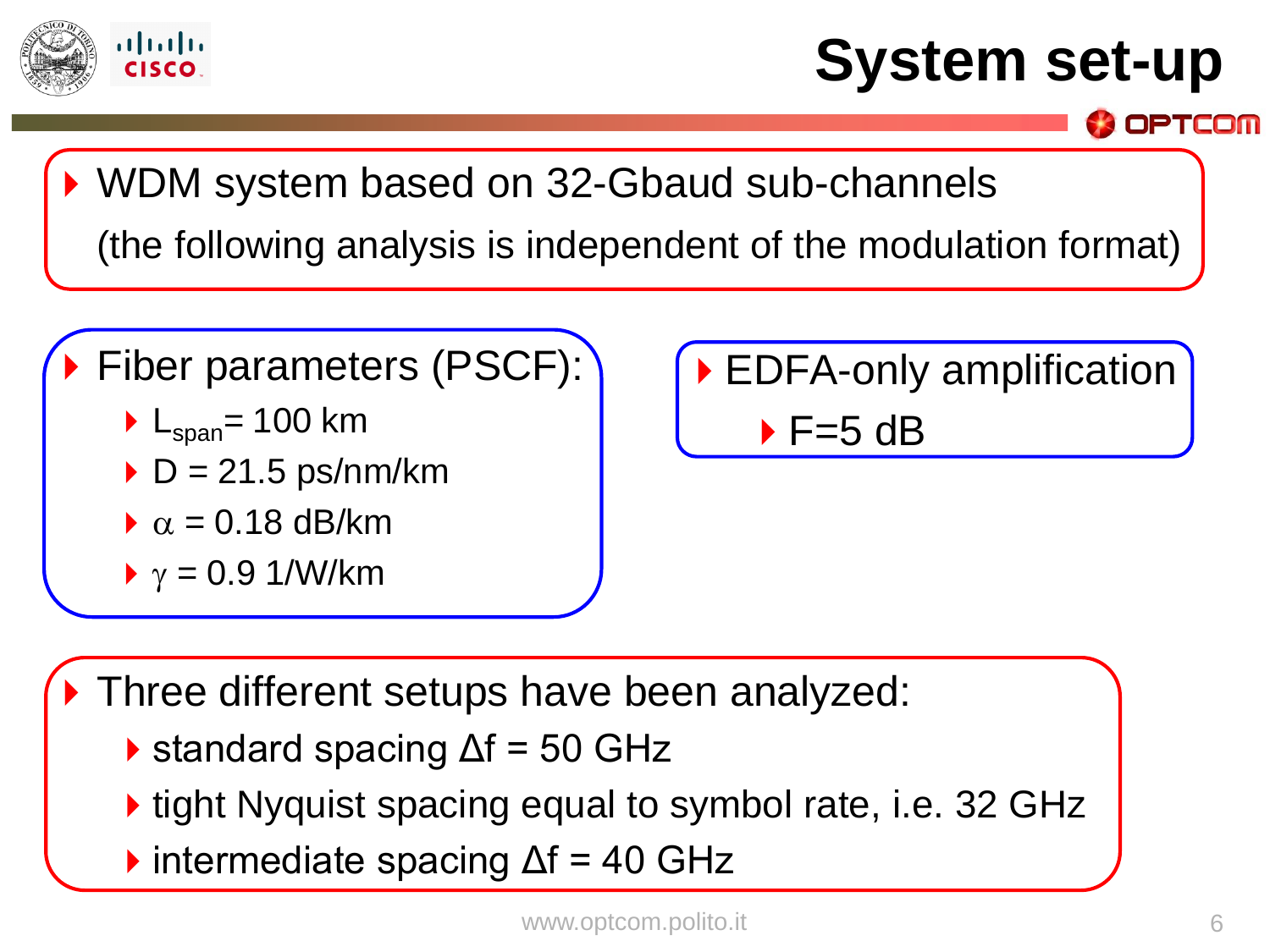

- **n<sub>NLI</sub>** vs. B<sub>WDM</sub> OPTCOM
- ▶ Using the analytical model, it is possible to obtain the following plots for the increase of the amount of  $\eta_{\text{N}}$  falling on the center channel vs. the bandwidth of the WDM comb:

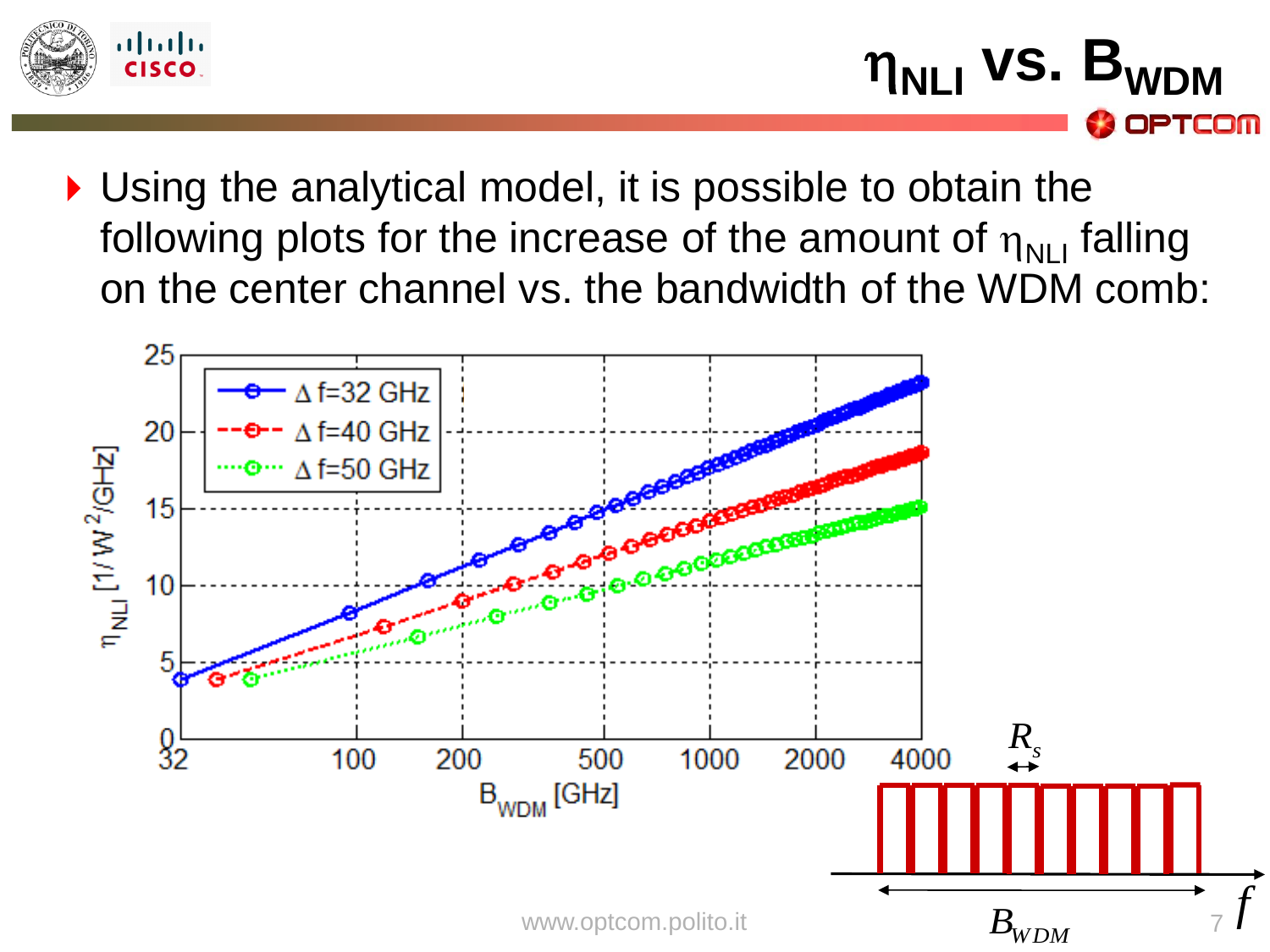

**Hypotheses**

PTCOM

▶ The compensation algorithm used at the Rx is applied over a bandwidth  $B_{NIC}$ , which is a portion of the total bandwidth  $B_{WDM}$  of the WDM comb.



- ▶ The compensation algorithm is able to completely cancel the amount of  $\eta_{\text{NIL}}$  generated by the WDM signal components falling inside  $B_{NIC}$ .
- ▶ The amount of non-linear noise is thus reduced, with a consequent potential gain in terms of system performance.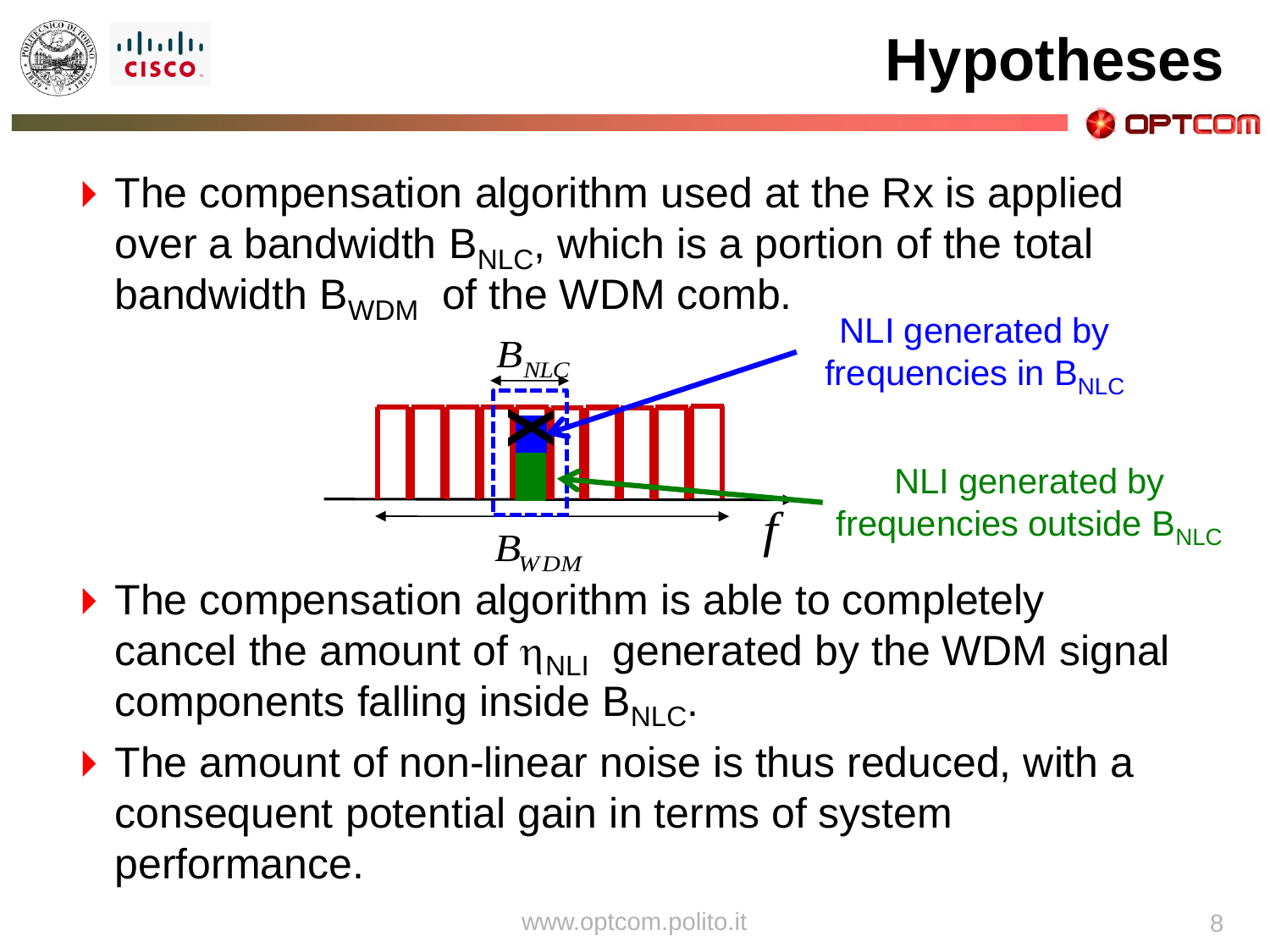### **Percentage of NL compensation**

▶ Percentage of non-linearity compensation, i.e. ratio between the  $\eta_{NII}$  compensated for at the Rx and the total  $\eta_{NII}$  produced by the whole WDM comb:

 $\mathbf{d}$ CISCO.



PTCOM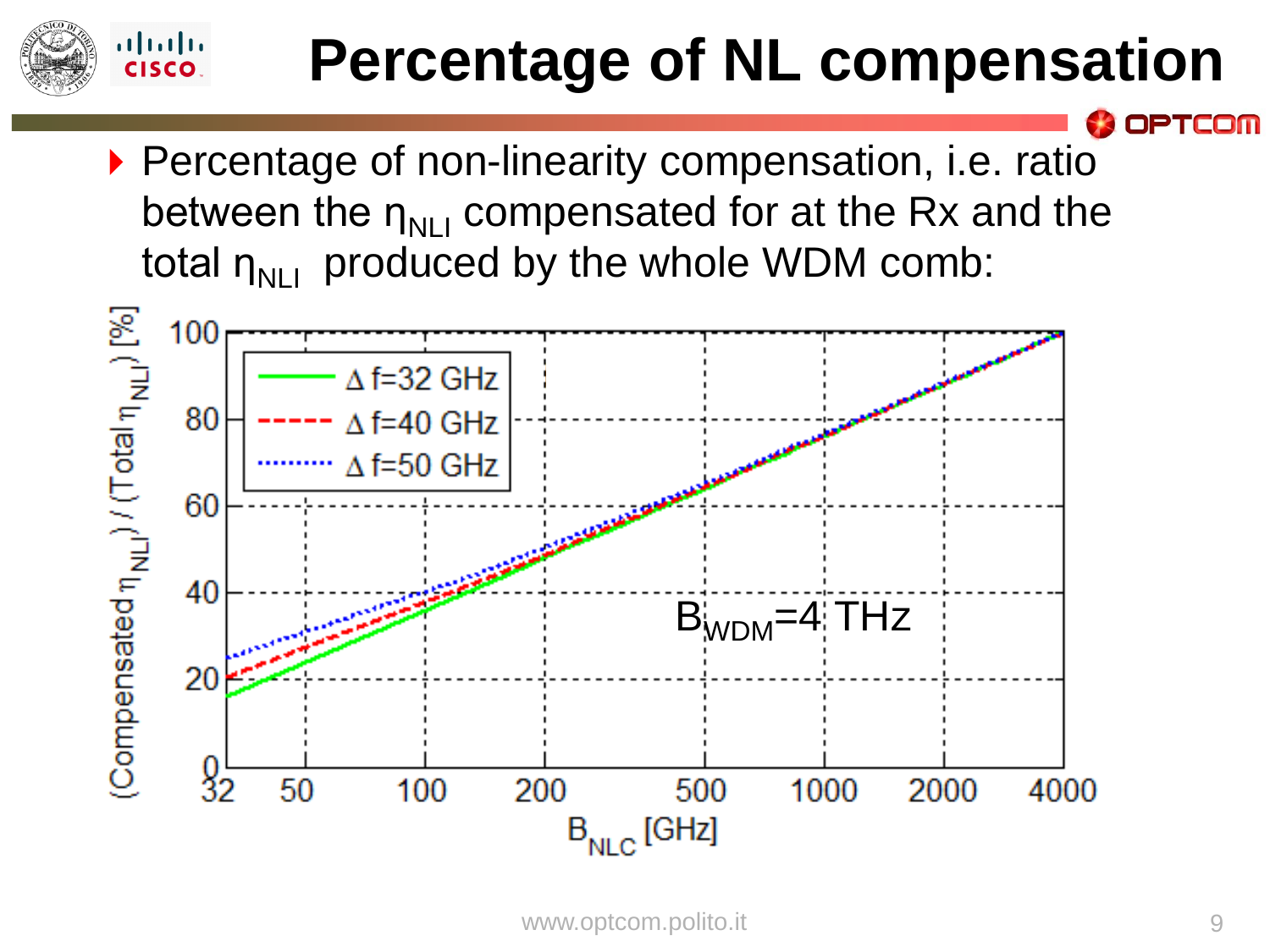

### **Total reduction of**  $η_{NLI}$ **OPTCOM**

Alternative way of displaying results:

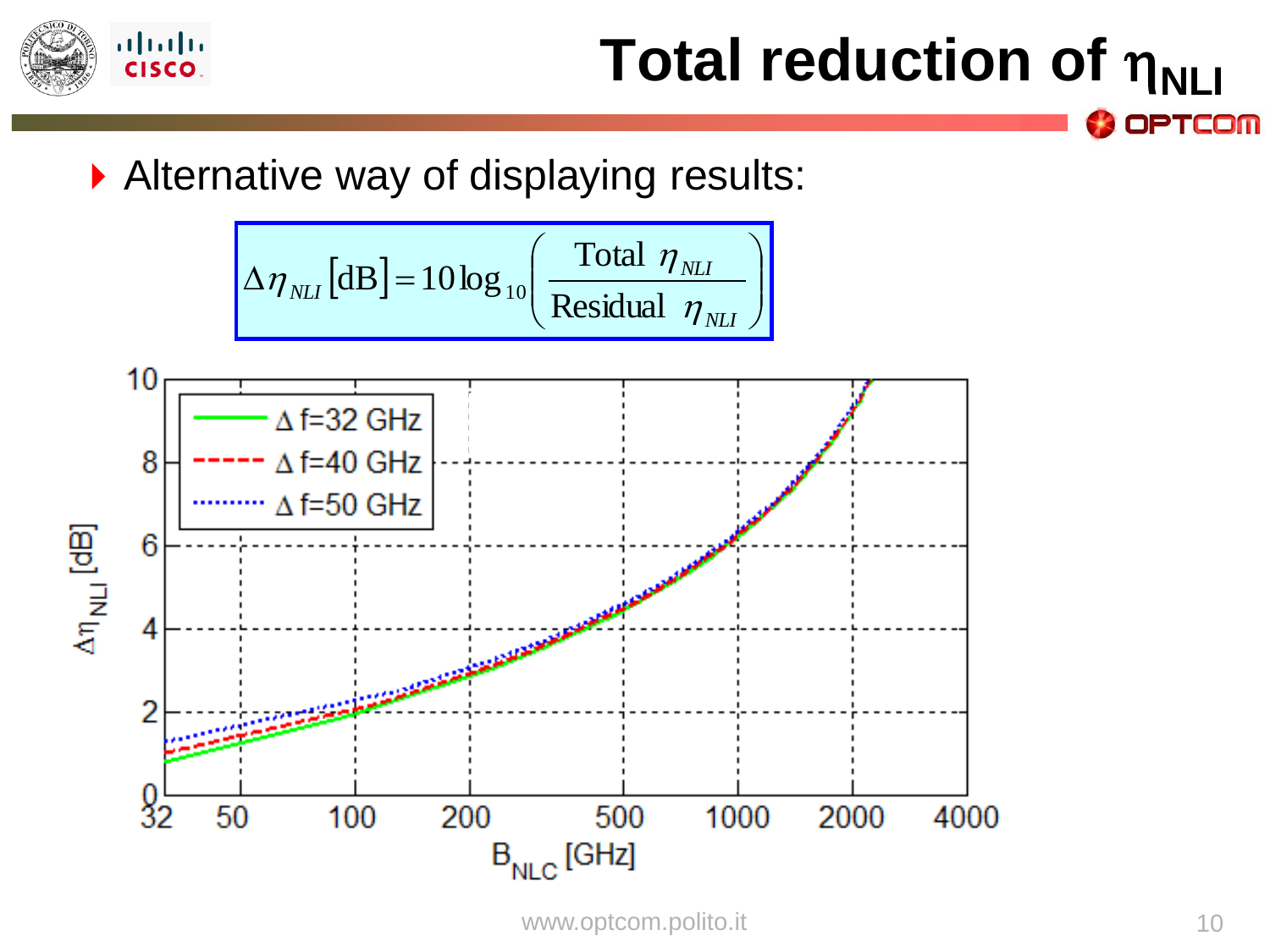

**Gain in terms of maximum reach**

$$
{N}^{\max}_{span} = \left[ \frac{4/27}{(A_{span}F h \nu)^2 (B_n O S N R_{eq})^3 \eta_{_{NLI}}} \right]^{\frac{1}{3}} \propto \eta_{_{NLI}}^{-\frac{1}{3}}
$$

. 11 . . . 1 . .

 $\triangleright$  1-dB reduction of  $\eta_{\text{NLL}}$  corresponds to 1/3-dB increase in maximum reach:  $(A_{span}Fh\nu)^2(B_nOSNR_{eq})^i\eta_{_{NLI}}$   $\int$   $\int$   $\int$   $\int$   $\eta_{NL}$  corresponds to 1/3-dB increase in  $\Delta N_{span}^{\max}[\text{dB}]=\frac{1}{3}\Delta\eta_{_{NLI}}[\text{dB}]$ 

$$
\Delta N_{span}^{max}[dB] = \frac{1}{3} \Delta \eta_{NLI}[dB]
$$

**OPTCOM**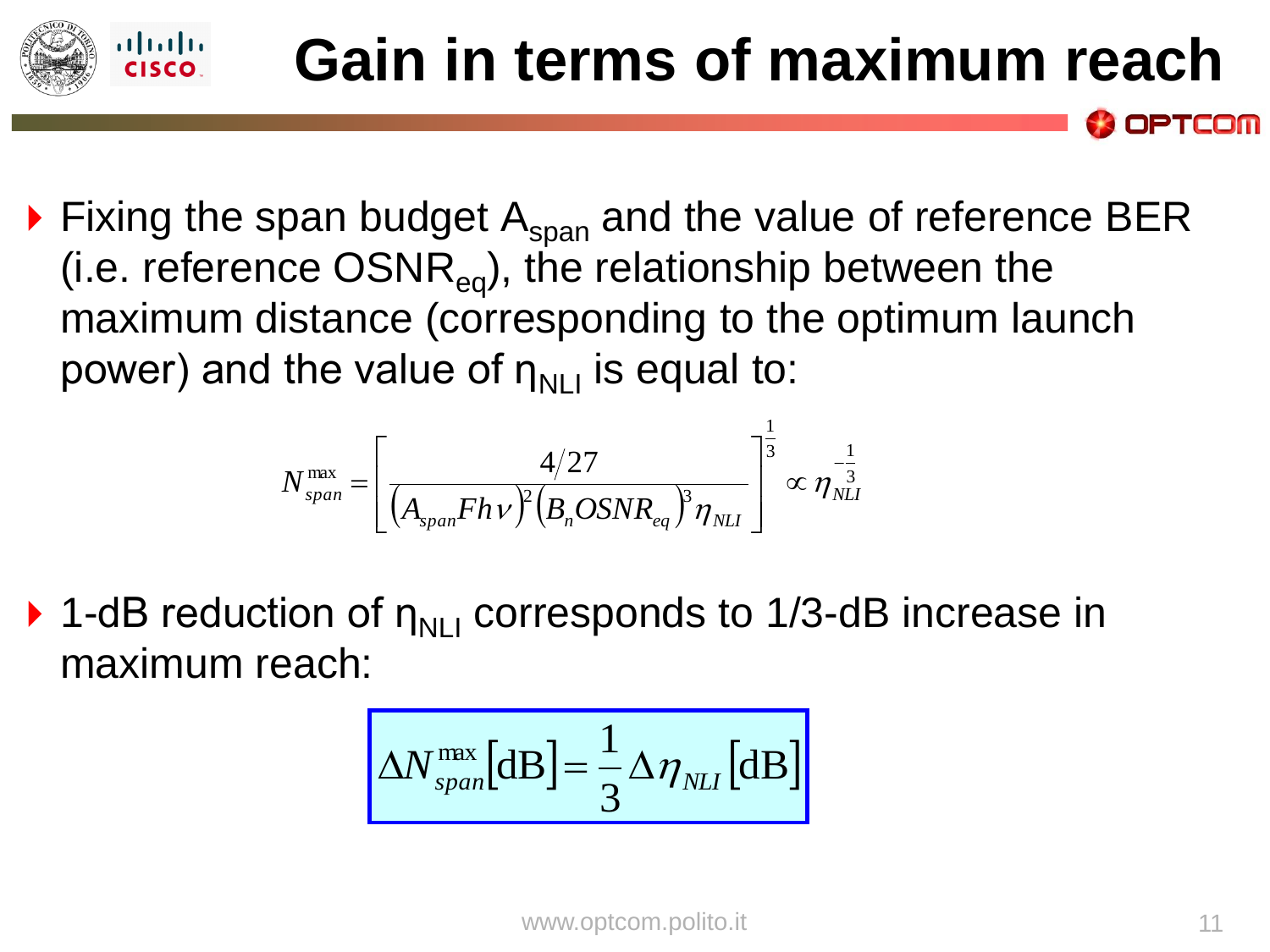

### **Total reduction of**  $η_{NLI}$ **OPTCOM**

Alternative way of displaying results:

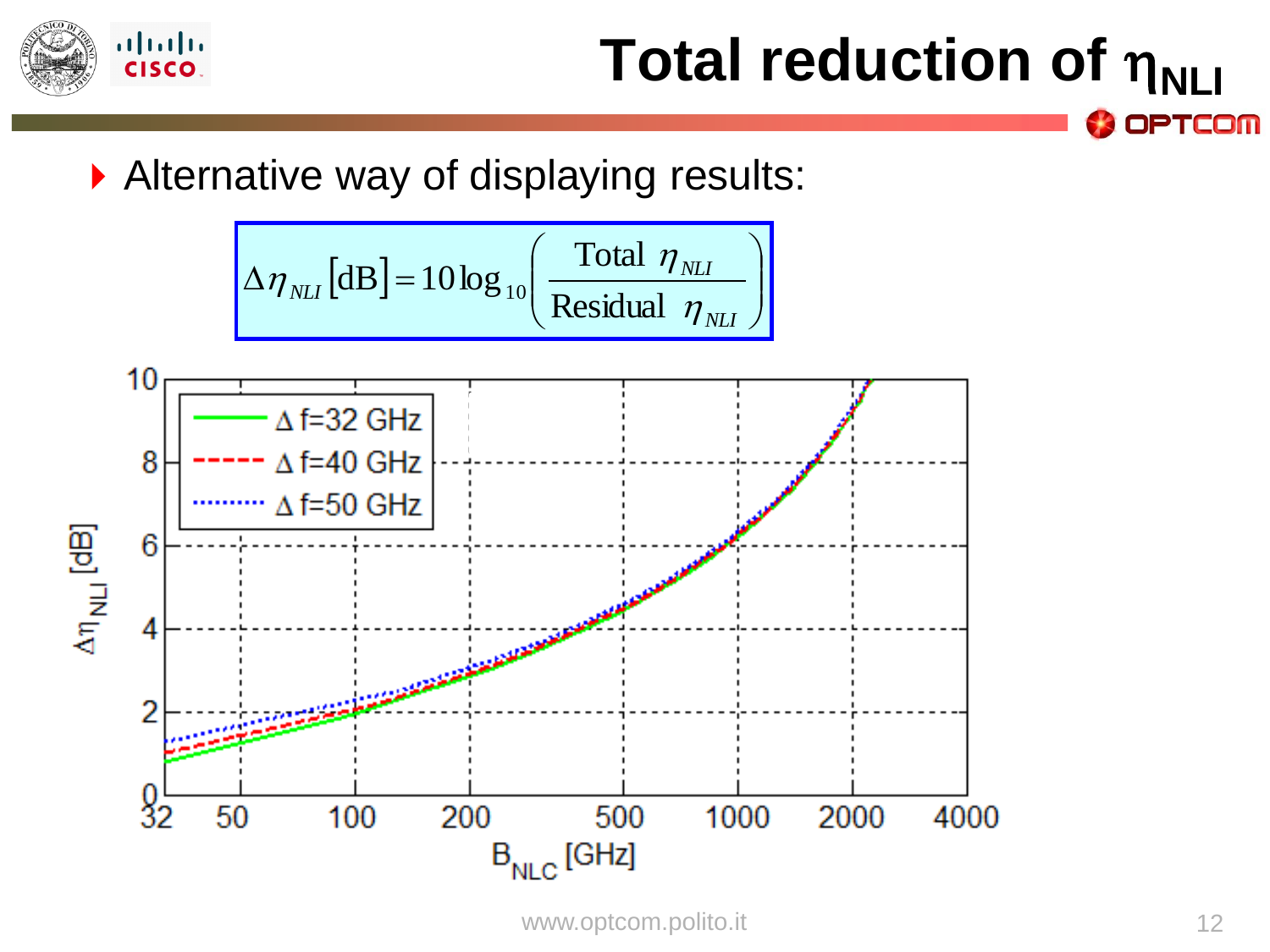



 $\frac{1}{2}$ 

**OPTCOM**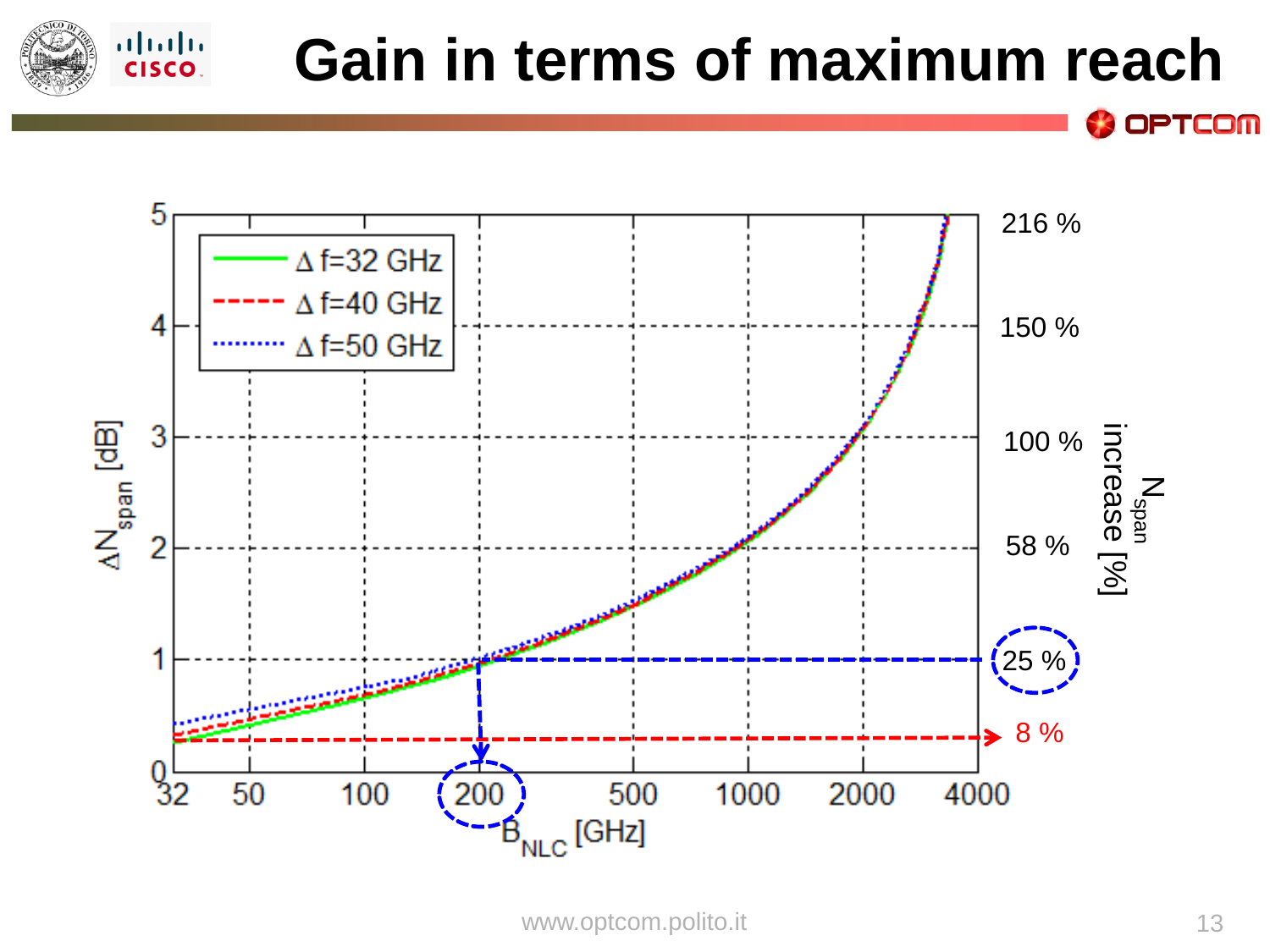

### **Other system scenarios**

- Evaluation of achievable  $\eta_{\text{N}}$  reduction as a function of loss coefficient  $\alpha$  and dispersion coefficient D
	- The value of  $\Delta \eta_{NII}$  is independent of the nonlinearity coefficient  $\gamma$
- ▶ 32 Gbaud with nonlinearity compensation bandwidth equal to three times the frequency spacing ( $B_{NIC}$  = 3  $\Delta f$ ).



TCOM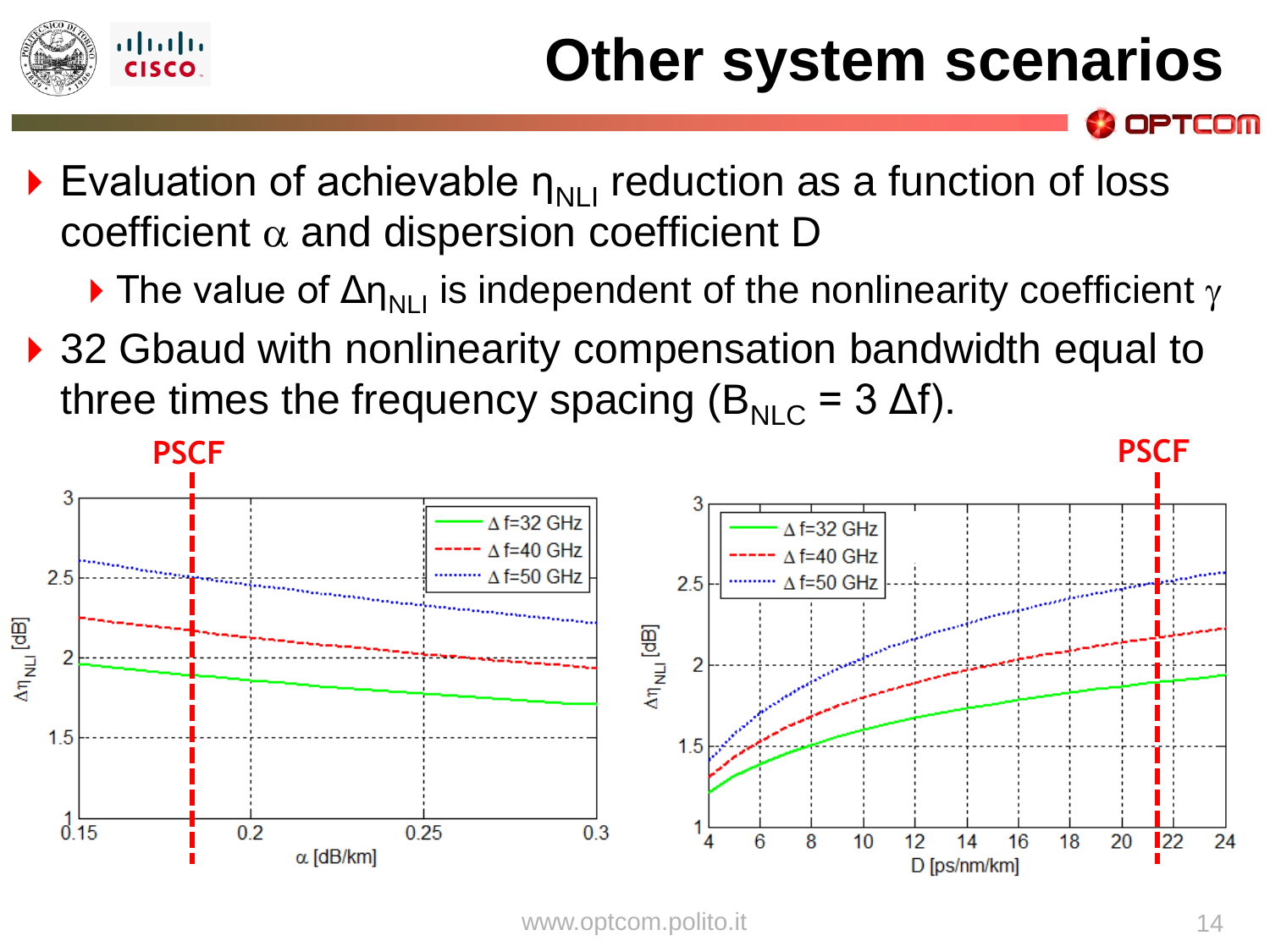

**Conclusions**

OPTCOM

- ▶ When the entire C-band is occupied by the WDM comb, in order to obtain **significant gains** the NL compensation bandwidth should be substantially higher than 100 GHz  $\rightarrow$ **high implementation complexity**.
- Actual implementations with **limited complexity**, like DBP with reduced number of steps per span, in general show a **reduced effectiveness**  $\rightarrow$  the results shown in this work have to be considered as an **upper bound** to the effectiveness of electronic non-linearity compensation.